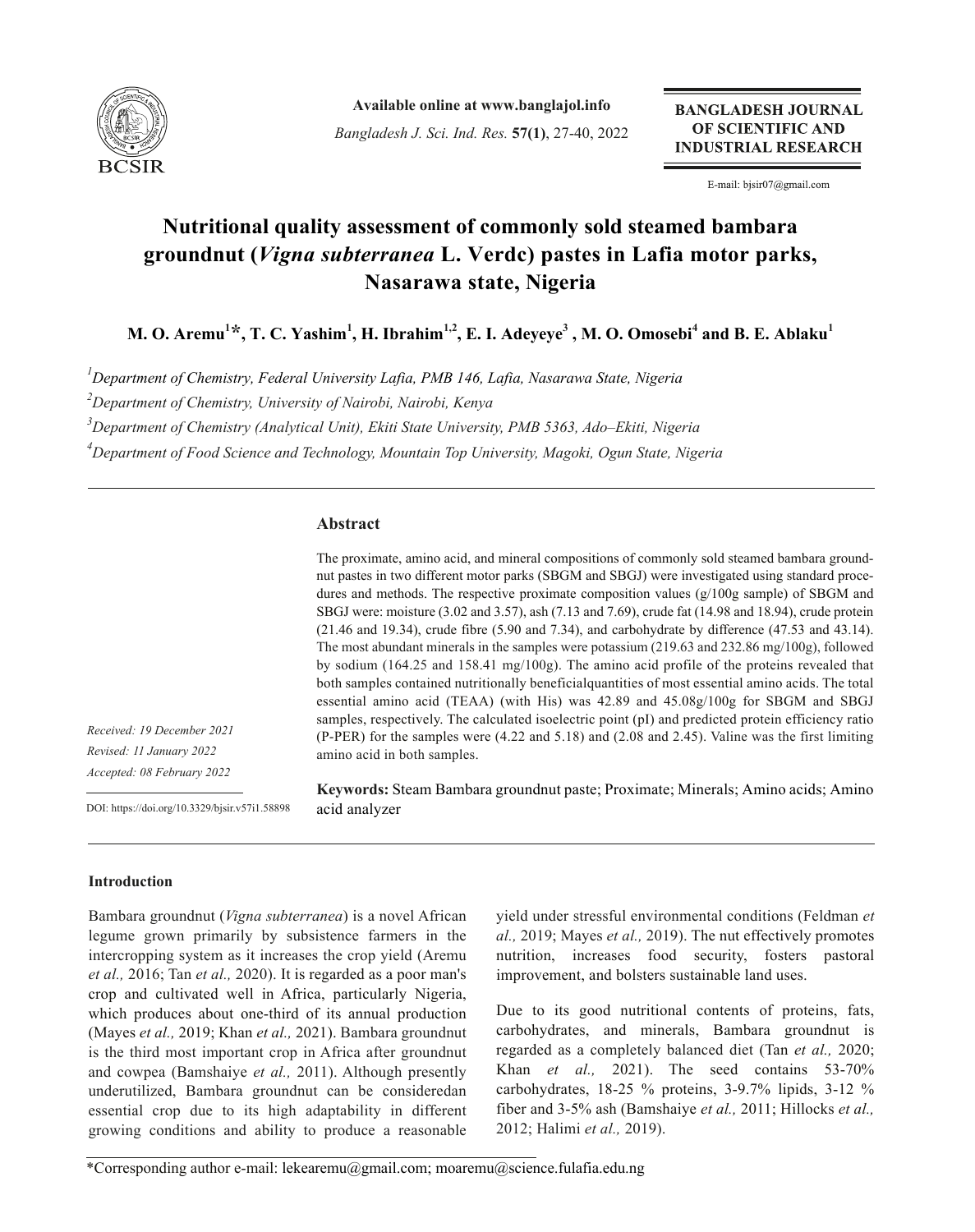Potassium, magnesium, calcium, phosphorus, zinc, and iron were reported as the most abundant minerals in the Bambara nut (Aremu*et al.,* 2006a; Yao *et al.,* 2015; Oyeyinka *et al.,* 2019; Hussin *et al.,* 2020; Qaku *et al.,* 2020).

Based on its composition, Bambara nut can be an important source of affordable protein in diets, particularly in areas where animal protein is expensive. The nut is richer in essential amino acids than other legumes, with a higher protein score (80%) than soya bean (74%) and cowpea (64%) (Plahar and Yawson, 2004; Mubaiwa*et al.,* 2018). Leucine and lysine were reported as the most abundant essential amino acids, while tryptophan has been found the limiting amino acid. However, Bambara nut is poor in sulfur-containing amino acids (methionine and cysteine). Therefore, it is nutritionally recommended to complement cereal-based staple foods that lack lysine but is rich in methionine and cysteine with Bambara nut as a protein source (Boye *et al.,* 2010; Yao *et al.,* 2015; Adebiyi *et al.,* 2019; Hussin *et al.,* 2020).

After roasting or boiling, Bambara groundnut is commonly consumed as a snack food (Murevanhema and Jideani, 2013; Mubaiwa *et al.,* 2018). The seeds and flour have also been used to make various traditional foods in different parts of Africa (Ndidi *et al.,* 2014; Mubaiwa *et al.,* 2018; Bultosa *et al.,* 2020; Mbosso *et al.,* 2020). Bambara groundnut is frequently combined with cereals such as maize and millet to prepare local delicacies (Murevanhema and Jdeani, 2013; Mbosso *et al.,* 2020), which helps to improve protein quality. In Nigeria, especially in the East, Bambara groundnut is used in various recipes. The seeds are roasted, ground, and used to make soup, or they are roasted and chewed with palm kernels (Mayes *et al.,* 2019). Fresh immature green seed is produced and consumed raw or cooked as a vegetable, whereas Bambara groundnut flour is processed with red palm oil to make the famous 'okpa' (steamed Bambara groundnut pudding).

Steam Bambara groundnut paste (okpa) is a well-cherish recipe in Nigeria traditionally eaten alone or with cereal gruel/porridge for breakfast. However, some processing techniques can affect the nutritional values of food products. In addition, there are reported incidences of contamination and adulteration of Bambara groundnut flour used for making okpa. Therefore, based on nutritional security, we aimed to assess the qualities of

steam Bambara groundnut pastes sold in Lafia motor parks, Nasarawa state, Nigeria. To the best of our knowledge, this study will be the first of its kind that evaluates the nutritional qualities of 'okpa' sold in the middle belt region of Nigeria.

#### **Materials and methods**

#### *Collection of samples*

Steamed Bambara groundnut pastes (Okpa) (Fig 1) were purchased from Vendors at Lafia motor parks in MakurdiRoad (SBGM) and Jos Road (SBGJ). The samples were stored in a plastic container and immediately taken to the laboratory for preparation and analysis.

## *Preparation of samples*

The steamed Bambara groundnut pastes purchased from the motor parks were oven-dried in a hot air oven for 48 h at 65°C and ground into powdery form with clean, dried mortar and pestle. The powdered samples were then collected, stored in a dry sealed plastic container,and kept inside the refrigerator at  $-4^{\circ}$ C for further analysis.



**Fig. 1. Steamed Bambara groundnut paste (Okpa)**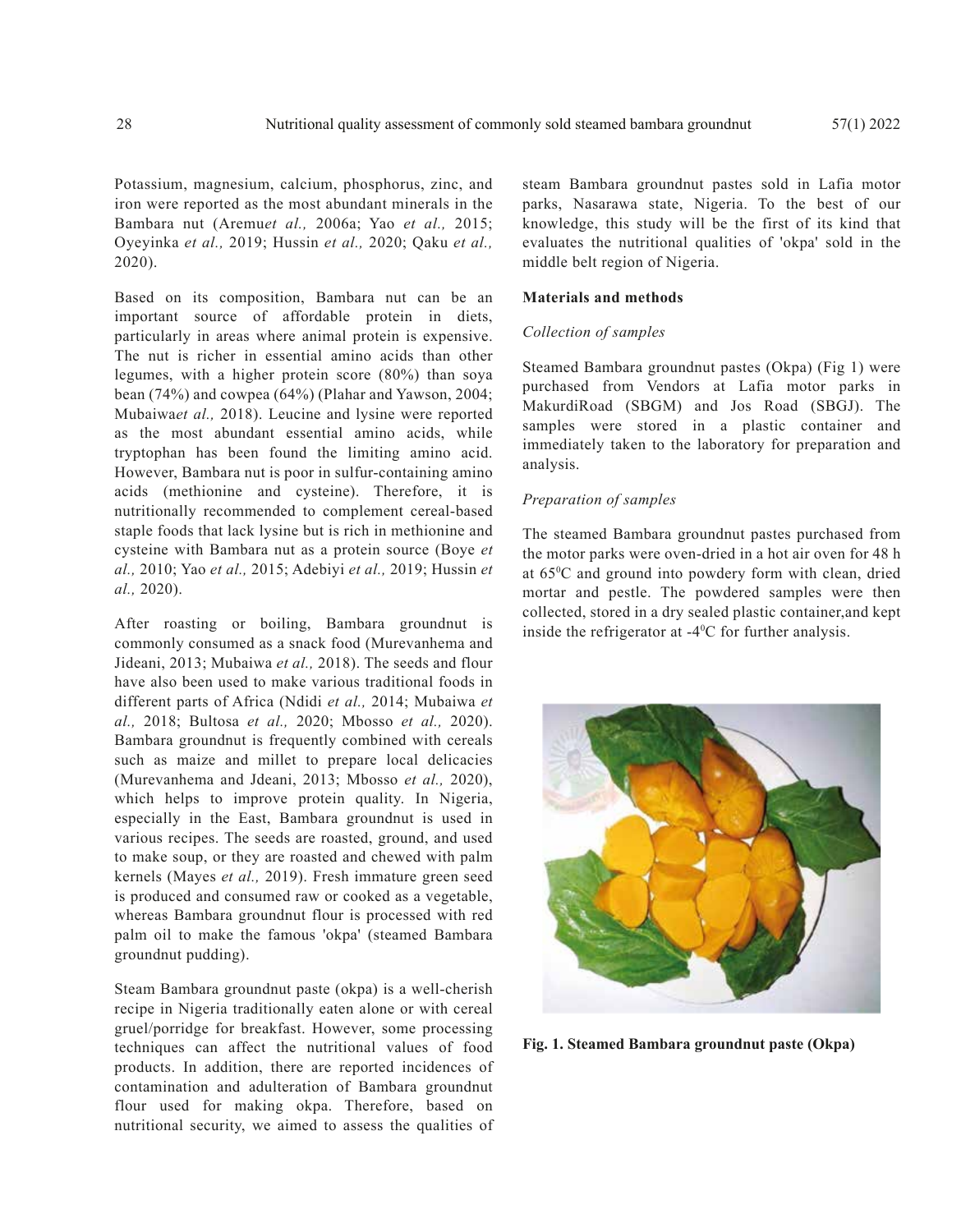## *Proximate analysis*

The ash, moisture, crude fat, crude protein  $(N \times 6.25)$ , crude fiber, and carbohydrate (by difference) were determined following the standard methods of AOAC (2007). All proximate analyses of the sample flours were carried out in triplicate and reported in percentage. All chemicals were of analytical grade.

## *Mineral analysis*

A flame photometer (Model 405, Corning UK) was used to determine the concentration of potassium and sodium, while phosphorus was determined by the Vanadomolybdate colorimetric method (James, 1996). All other metals were determined by atomic absorption spectrophotometer (Perkin–Elmer Model 403, Norwalk CT). All the minerals determined were reported in mg/100 g sample.

#### *Amino acid analysis*

The amino acid analysis was done by Ion Exchange Chromatography (IEC) (FAO/WHO, 1991) using the Technico Sequential Multisample (TSM) Amino Acid Analyzer (Technicon Instruments Corporation, New York). The period of analysis was 76 min for each sample. The gas flow rate was  $0.50$  mL min<sup>-1</sup> at  $60^{\circ}$ C with reproducibility consistent within  $\pm$  3%. The net height of each peak produced by the chart recorder of the TSM (each representing an amino acid) was measured and calculated. Amino acid values reported were the averages of two determinations. Nor–leucine was the internal standard. Tryptophan was determined after alkali (NaOH) hydrolysis by the colorimetric method (Freidman and Finely, 1971).

# *Determination of isoelectric point (pI), quality of dietary protein, and predicted protein efficiency ratio (P–PER)*

The predicted isoelectric point was evaluated according to Olaofe and Akintayo (2000):

$$
p\ell m = \sum_{i=1}^{n=1} p\ell i X_i \cdots \cdots \cdots \cdots \cdots \cdots (1)
$$

Where:

pIm **=** the isoelectric point of the mixture of amino acids;

 $pIi =$  the isoelectric point of the ith amino acids in the mixture;

Xi **=** the mass or mole fraction of the amino acids in the mixture.

The quality of dietary protein was measured by finding the ratio of available amino acids in the sample protein compared with the needs expressed as a ratio. Amino acid score (AAS) was then estimated by applying the FAO/WHO (1991) formula:

$$
AAS = \frac{mg \ of \ amino \ acid \ in \ 1g \ of \ test \ protein}{mg \ of \ amino \ acid \ in \ reference \ protein} \times 100/1 ---(2)
$$

The predicted protein efficiency ratio (P–PER) of the seed sample was calculated from their amino acid composition based on the equation developed by Alsmeyer *et al.*  (1974) as stated thus;

 $P-PER = -0.468 + 0.454(Leu) - 0.105(Tyr)$  ----- (3)

# *Statistical analysis of the samples*

The fatty acid values were obtained by multiplying crude fat value of each sample with a factor of 0.8 (i.e. crude fat  $x \ 0.8$  = corresponding to fatty acids value (Paul and Southgate, 1978). The energy values were calculated by adding up the carbohydrate x 17kJ, crude protein x 17kJ, and crude fat x 37kJ for each sample (Kilgore, 1987). Errors of three determinations were computed as standard deviation (SD) for the proximate composition. Mean, SD, and CV% were determined for the variability test between the two samples.

#### **Results and discussion**

The proximate composition of the two steamed Bambara groundnut pastes collected from vendors at Lafia motor parks in Markudi road (SBGM) and Jos Road (SBGJ) is shown in Table I. Significant differences were observed  $(p < 0.05)$  in all the proximate parameters measured. The samples were characterized by low moisture contents of 3.02 $\pm$ 0.73 and 3.57 $\pm$ 0.16 g/100g for SBGM and SBGJ, respectively. Although the values were low, but were within the recommended dietary allowance (RDA)  $(3 -$ 10) (NRC, 1989). The observed moisture content in the samples suggests that the activity of the microorganisms will be reduced, potentially increasing the shelf-life of the steamed Bambara groundnut. SBGJ exhibited the highest ash content  $(7.69+0.18 \text{ g}/100 \text{g})$  compared to SBGM  $(7.13+0.09 \text{ g}/100 \text{ g})$ . The results are favorably compared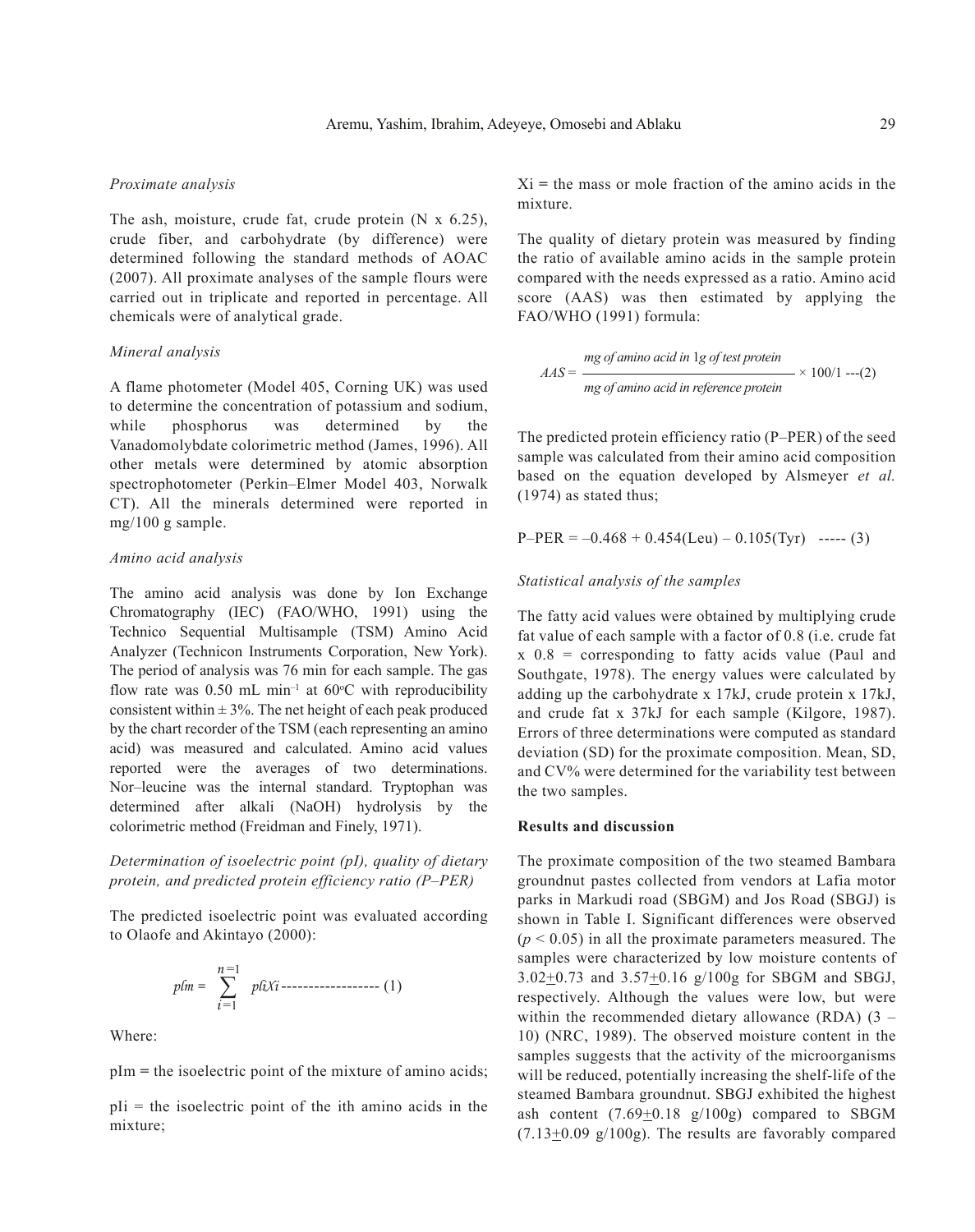with the reported ash content of some leguminous crops, such as red kidney bean (3.0-5.8%) (Audu and Aremu, 2011), mung bean (3.78%) (Mubarak, 2005), mucuna bean (3.5%) (Mugendi *et al.,* 2010), and soybean seed (4.61%) (Bayero *et al.,* 2019). The moderately high ash content of the samples may indicate that the Bambara groundnut recipe could provide essential minerals needed for good body development since ash content is directly proportional to inorganic elements.

The samples moderately high protein contents  $(19.34\pm0.21-21.46\pm0.13)$  emphasize its importance as a source of essential nutrients in overcoming protein-calorie deficiency, a major nutritional problem among children in Nigeria. Besides, plant foods that provide more than 12% of their calorific value from protein are good protein sources (Ali, 2009). The protein contents obtained in this study are higher compared with 17.03% for Africa yam beans and 16.85% for cowpea (James *et al.,* 2020), 12.90% for Kersting's groundnut (Aremu *et al.,* 2006b), 15.30 g/100g for red kidney bean (Audu and Aremu, 2011) and 9.7 g/100g for cooked kidney bean (Margier *et al.,* 2018). The crude fiber content of SBGM  $(5.90\pm0.17 \text{ g}/100\text{g})$  and SBGJ  $(7.34\pm0.19 \text{ g}/100 \text{ g})$  washigher than the expected values of most leguminous crops (3-5 g/100g) (Borget, 1992). Dietary fiber consumption has been linked to various health benefits, including preventing (colorectal) cancer, cardiovascular disease, obesity and improved gastrointestinal function (Stevenson *et al.,* 2012; De wit *et al.,* 2019). Due to the appreciable amount of crude fiber in all the samples, their consumption will help in improving bowel function and provide fecal bulk.

The total fat content of SBGM and SBGJ were found to be 14.98+0.03 and 18.94+0.18 g/100g, respectively, with the highest (although low) disparity between the samples (CV  $% =11.67$ ). It has been previously reported that legumes, except for oilseeds (soybean, groundnut), are poor fat sources (Iqbal *et al.,* 2006). With the moderate-fat contents, steamed Bambara groundnut can act as a source of essential fatty acids when included in a diet, especially in a rural community where quality vegetable oil is not affordable. Carbohydrate as Nitrogen Free Extract (NFE) obtained by difference for both the steam Bambara groundnut samples  $(43.14 \pm 0.14 - 47.53 \pm 0.18\%)$  was well comparable with 48.8% for black turtle bean (Audu *et al.,* 2013), 44.6-47.4% for Sesbania seeds varieties (Hossain and Becker, 2001), 40.5% for mung bean and 40.4 for pigeon pea (Ene-Obong and Carnovale, 1992). The

carbohydrate content suggests that the samples can be used as good energy sources. The metabolizable energy value was 1726.92 kJ/100g in SBGM and 1762.67 KJ/100g in SBGJ, with the least CV of 1.02%. The high energy values were due to the high-fat content in samples. Both samples investigated have higher energy levels than the reported value for Kersting's groundnut (1692.9 KJ/100g) and cranberry beans (1651.7 KJ/100g) (Aremu *et al.,* 2006a), red kidney bean (1678.4 KJ/100g) (Audu and Aremu, 2011), liman bean accessions (1309.59- 1372.35 KJ/100g) (Yellavila *et al.,* 2015), and lablab bean (1547.99 KJ/100g) (Mosisa and Tura, 2017).

The mineral compositions in mg/100g of steam Bambara groundnut samples (SBGM and SBGJ) are presented in Table II. The result showed that potassium (219.63 and 232.86 mg/100g), sodium (164.25 and 158.41 mg/100g), and phosphorus (126.93 and 144.84 mg/100g) were the most abundant mineral in both samples SBGM and SBGJ, respectively, with a lower CV range of 1.81 to 6.59 %. The trace elements (Fe, Mn, and Cu) in the samples have higher variation (CV) in their values ranging from 4.00 to 16.67% compared to other minerals in the samples. Sodium and potassium are required to maintain the osmotic balance of body fluids and pH, regulate muscle and nerve irritability and control glucose absorption (Aremu *et al.,* 2012). The results indicate that sodium content of the analyzed samples are below the recommended values of 500 and 400 mg for adult and children, respectively (WHO, 1973). Phosphorus functions as a constituent of bones, teeth, adenosine triphosphate (ATP), phosphorylated metabolic intermediates and nucleic acids (Aremu and Ibrahim, 2014). The magnesium contents of SBGM and SBGJ were 35.83 mg/100g and 32.46 mg/100g, respectively. Magnesium is essential for glucose control and insulin metabolism. It is also required for the structural function of proteins and nucleic acids (Grober *et al.,* 2015). Magnesium is equally vital for all reactions involving ATP (Adenosine Triphosphate). Report has shown that magnesium may help support mineral bone density in older adults (Aremu *et al.,* 2019). The calcium compositions were 21.91 mg/100g for SBGM and 19.61 mg/100g for SBGJ. Calcium in conjunction with phosphorus, magnesium, manganese, vitamin A, C and D, chlorine and protein are all involved in bone formation (Fleck, 1976). In blood coagulation, calcium activates prothrombin to thrombin and takes part in milk clotting (Aremu and Ibrahim, 2014).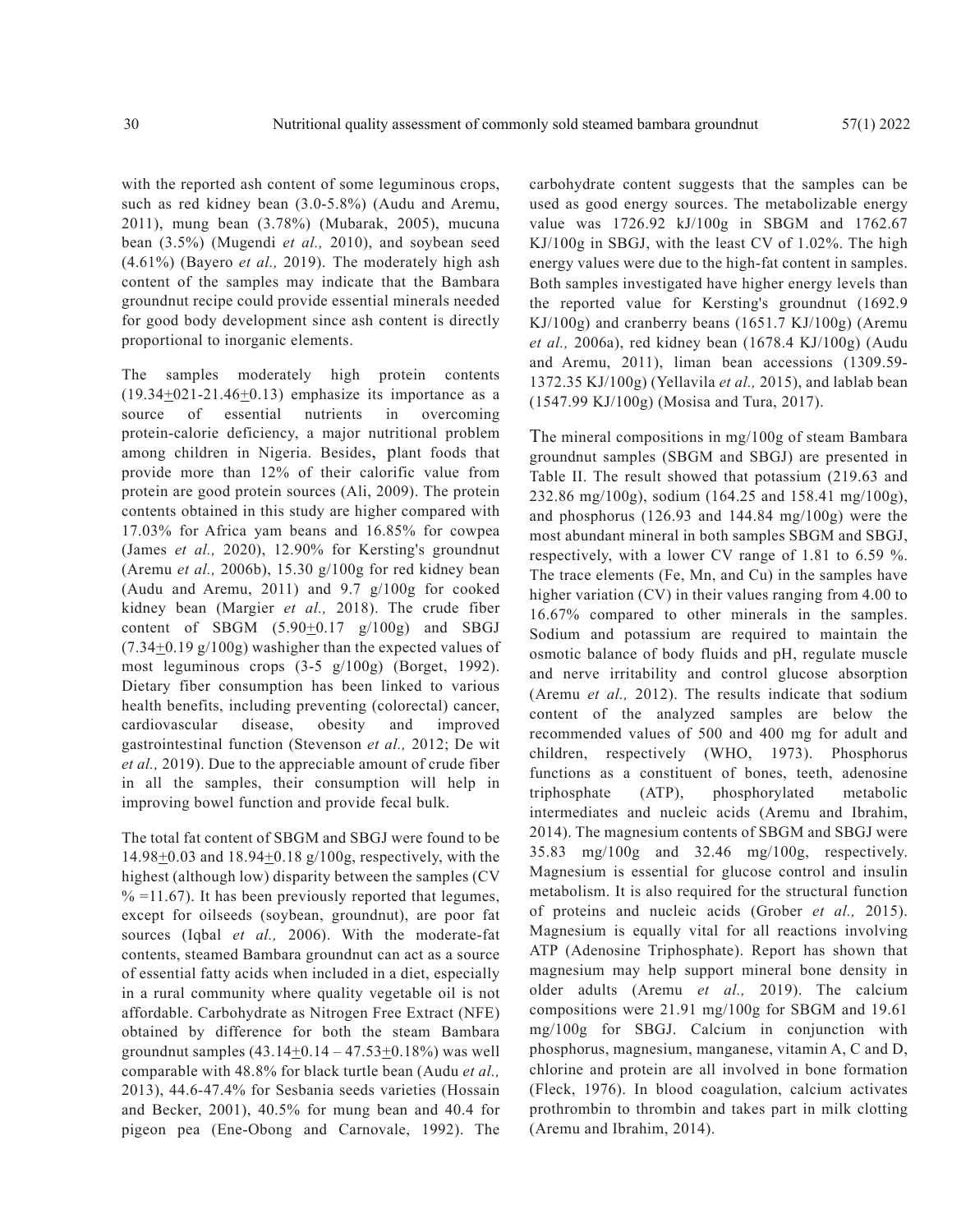| Parameter /Sample  | <b>SBGM</b> | <b>SBGJ</b> | Mean    | <b>SD</b> | CV(%) |
|--------------------|-------------|-------------|---------|-----------|-------|
| Moisture           | 3.02        | 3.57        | 3.30    | 0.28      | 8.48  |
| Ash                | 7.13        | 7.69        | 7.41    | 0.28      | 3.78  |
| Fat                | 14.98       | 18.94       | 16.96   | 1.98      | 11.67 |
| Crude protein      | 21.46       | 19.34       | 20.40   | 1.06      | 5.20  |
| Crude fibre        | 5.90        | 7.34        | 6.62    | 0.72      | 10.88 |
| <b>NFE</b>         | 47.53       | 43.14       | 45.34   | 2.20      | 4.85  |
| Fatty acid         | 11.99       | 15.15       | 13.57   | 1.58      | 11.64 |
| Energy $(KJ/100g)$ | 1726.92     | 1762.67     | 1744.80 | 17.88     | 1.02  |
|                    |             |             |         |           |       |

**Table I. Proximate composition (g/ 100g) of steam Bambara groundnut paste**

NFE = Nitrogen Free Extract; SBGM = Steam Bambara groundnut paste sold at Makurdi Road Motor Park; SBGJ = Steam Bambara groundnut paste sold at Jos Road Motor Park; SD = Standard Deviation; CV = Coefficient of Variation.

| Minerals/Sample | <b>SBGM</b> | SBGJ   | Mean   | SD   | CV(%) |
|-----------------|-------------|--------|--------|------|-------|
| Mg              | 35.83       | 32.46  | 34.15  | 1.69 | 4.95  |
| Mn              | 0.24        | 0.26   | 0.25   | 0.01 | 4.00  |
| Na              | 164.25      | 158.41 | 161.33 | 2.92 | 1.81  |
| Ca              | 21.91       | 19.61  | 20.76  | 1.15 | 5.54  |
| K               | 219.63      | 232.86 | 226.25 | 6.62 | 2.93  |
| Cu              | 0.06        | 0.05   | 0.06   | 0.01 | 16.67 |
| Fe              | 1.24        | 1.41   | 1.33   | 0.09 | 6.77  |
| $\mathbf{P}$    | 126.93      | 144.84 | 135.89 | 8.96 | 6.59  |
| Na/K            | 0.75        | 0.68   | 0.72   | 0.04 | 5.56  |
| Ca/P            | 0.17        | 0.14   | 0.16   | 0.02 | 12.50 |

# **Table II. Mineral Composition (mg / 100g ) of steam Bambara groundnut paste**

Na/K = Sodium to potassium ratio; Ca/P = Calcium to phosphorus ratio; SBGM = Steam Bambara groundnut paste sold at Makurdi Road Motor Park; SBGJ = Steam Bambara groundnut paste sold at Jos Road Motor Park; SD = Standard Deviation; CV = Coefficient of Variation.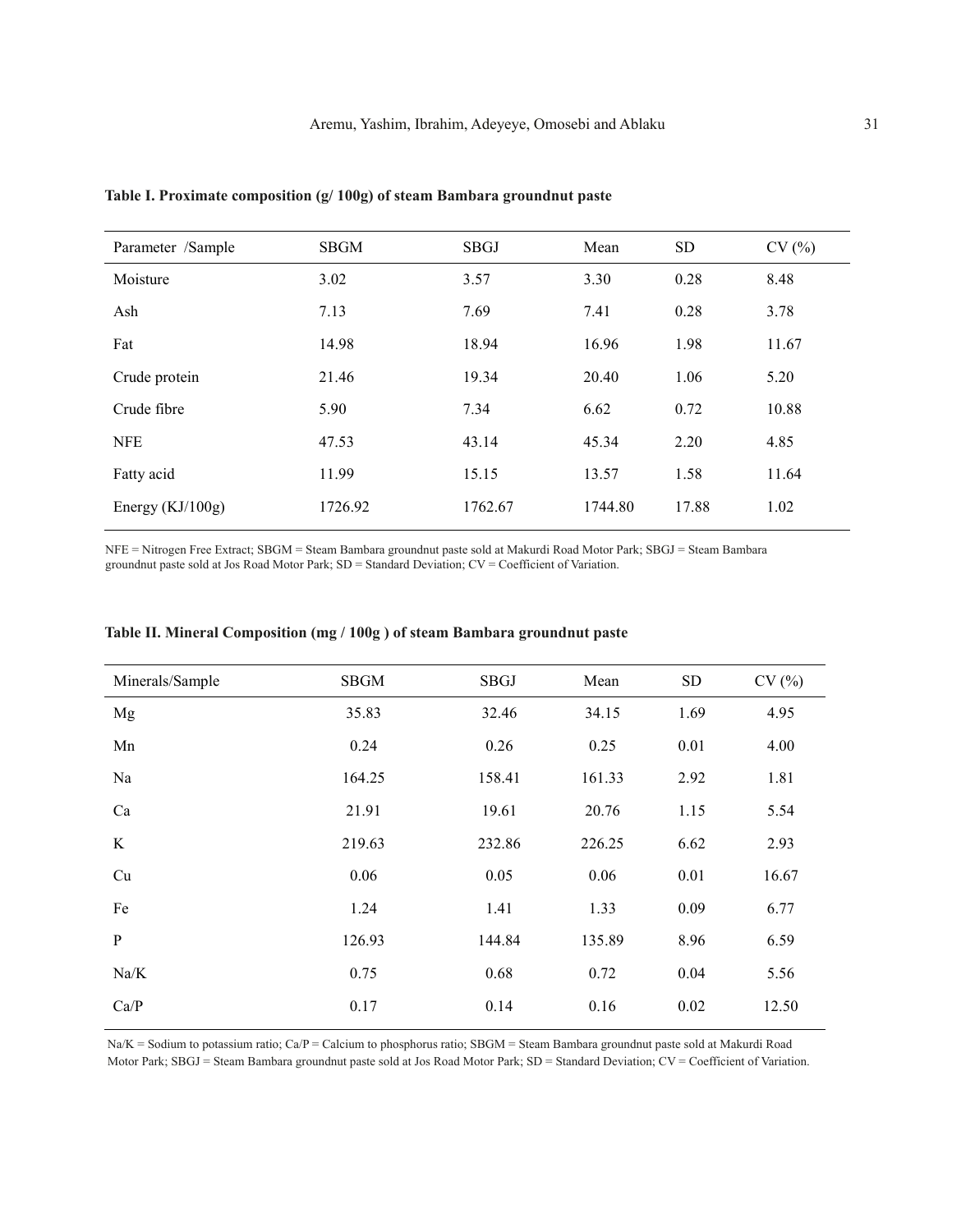| Amino acid                       | ${\rm SBGM}$ | SBGJ  | Mean     | ${\rm SD}$ | CV(%) |
|----------------------------------|--------------|-------|----------|------------|-------|
| Lysine $(Lys)^e$                 | 5.04         | 6.97  | 6.01     | 0.97       | 16.14 |
| Histidine $(His)^e$              | 2.17         | 2.71  | 2.44     | 0.27       | 11.07 |
| Arginine (Arg)                   | 5.17         | 6.02  | 5.60     | 0.43       | 7.68  |
| Aspartic acid (Asp)              | 7.42         | 8.96  | 8.19     | 0.77       | 9.40  |
| Threonine $(Thr)^e$              | 3.30         | 3.89  | 3.60     | 0.30       | 8.33  |
| Serine (Ser)                     | 2.81         | 3.76  | 3.29     | 0.48       | 14.59 |
| Glutamic acid (Glu)              | 12.73        | 13.78 | 13.26    | 0.53       | 4.00  |
| Proline (Pro) <sup>e</sup>       | 3.05         | 3.96  | 3.51     | 0.46       | 13.11 |
| Glycine (Gly)                    | 5.37         | 6.03  | 5.70     | 0.33       | 5.79  |
| Alanine (Ala)                    | 4.86         | 5.58  | 5.22     | 0.36       | 6.90  |
| Cystine (Cys)                    | 0.72         | 0.85  | 0.79     | 0.07       | 8.86  |
| Valine $(Val)^e$                 | 2.89         | 4.15  | 3.52     | 0.63       | 17.90 |
| Methionine (Met) <sup>e</sup>    | 1.87         | 2.25  | 2.06     | 0.19       | 9.22  |
| Isoleucine $(Ile)^e$             | 2.82         | 3.54  | 3.18     | 0.36       | 11.32 |
| Leucine $(Leu)^e$                | 6.16         | 7.15  | 6.66     | 0.50       | 7.51  |
| Tyrosine (Tyr)                   | 2.41         | 3.02  | 2.72     | 0.31       | 11.40 |
| Tryptophan $(Trp)^e$             | 0.71         | 0.89  | $0.80\,$ | 0.09       | 11.25 |
| Phenylalanine (Phe) <sup>e</sup> | 3.02         | 3.99  | 3.51     | 0.49       | 13.96 |
| Isoelectric point (pI)           | 4.22         | 5.18  | 4.70     | 0.48       | 10.21 |
| P-PER                            | 2.08         | 2.45  | 2.27     | 0.19       | 8.37  |
| Leu/Ile                          | 2.18         | 2.02  | 2.10     | $0.08\,$   | 3.81  |

**Table III. Amino acid composition (g/100g crude protein) of steam Bambara groundnut paste** 

e Essential amino acid; P–PER = Predicted protein efficiency ratio; SBGM = Steam Bambara groundnut paste sold at Makurdi Road Motor Park; SBGJ = Steam Bambara groundnut paste sold at Jos Road Motor Park; SD = Standard Deviation; CV = Coefficient of Variation.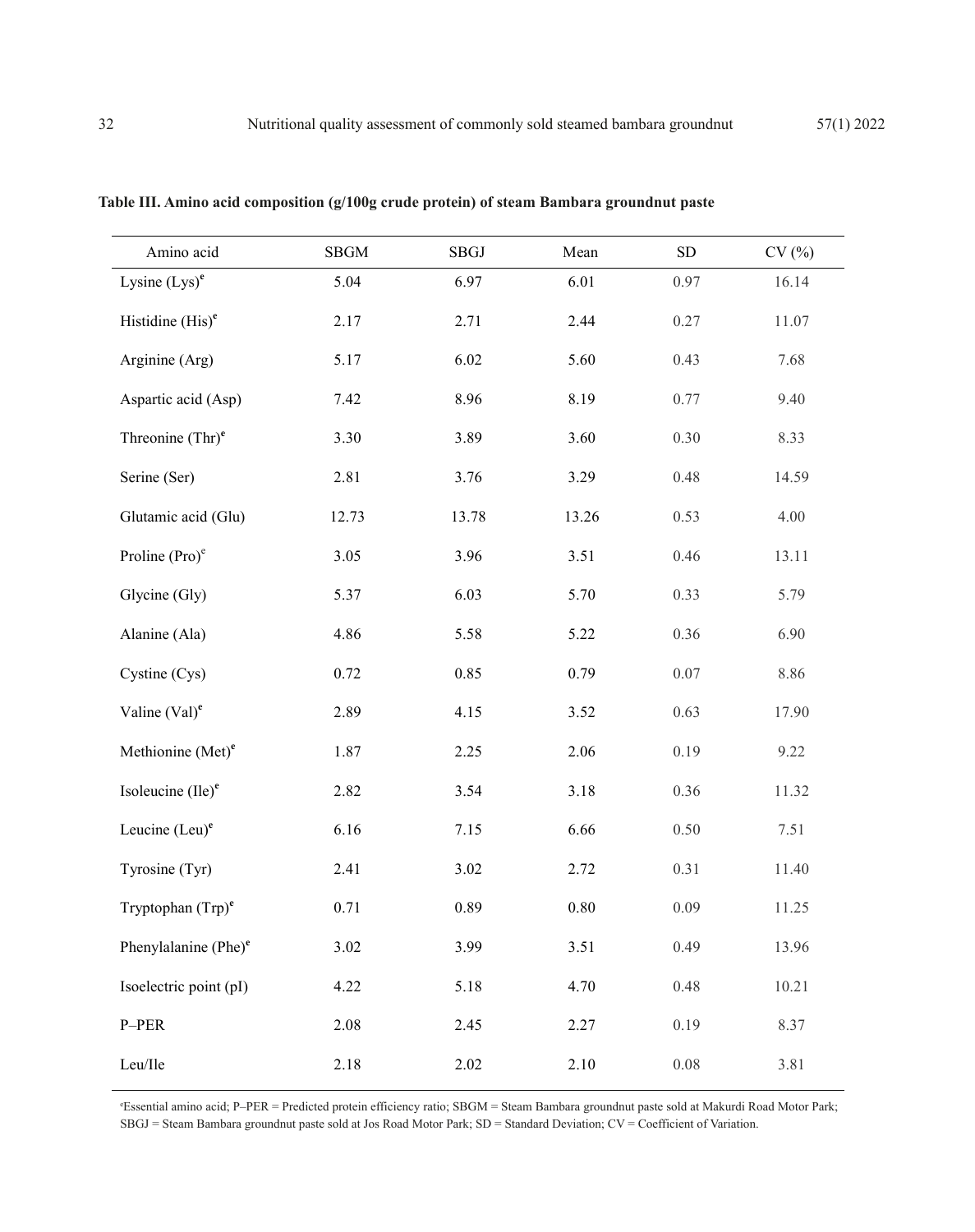Modern diets rich in animal proteins and phosphorus may promote calcium loss in the urine (Arrinola, 2008). This has led to the concept of the Ca/P ratio. The Ca/P ratio of SBGM and SBGJ were found to be 0.17 and 0.14. Food is considered good if the Ca/P ratio is above 1.0 and 'poor' if the ratio is less than 0.5, while the Ca/P ratio above 2.0 helps to increase the absorption of calcium in the small intestine (Nieman *et al.,* 1992; Aremu *et al.,* 2013). The Na/K ratio were found to be 0.75 for SBGM, and 0.68 for SBGJ. Na/K ratio of less than 1.0 is recommended to prevent high blood pressure (Nieman *et al.,* 1992). Hence, the analyzed samples would probably reduce high blood pressure disease because they had Na/K ratio of less than one.

The amino acid (AA) profile of the steam Bambara groundnut samples is presented in Table III. Variation (CV) in the samples AA contents was generally low (3.80 -17.90 %). Leucine (Leu) and lysine (Lys) were the most abundant essential amino acids in both samples, with 7.15 and 6.97 g/100g cp for SBGJ and 6.16 and 5.04 g/100g cp for SBGM, respectively. Leucine is reported to be instrumental in the repairing and building of muscles, as well as in managing blood sugar levels through the facilitation of glucose uptake in the body cell and improvement of insulin response (Liu *et al.,* 2014; Ispoglou *et al.,* 2016; Osmond *et al.,* 2019). Leucine equally plays a crucial role inthe protein-sparing effects of amino acids (Layman and Walker, 2006). Lysine, despite being susceptible to processing damage, was found in suitable concentrations in both samples, which are comparable to that of black turtle bean  $(6.50 \text{ g}/100 \text{g})$ cp) (Audu *et al.,* 2013) and African yam bean (6.82 g/100g cp) (Amaechi *et al.,* 2017). The Lys contents in the samples are higher than that of Kerstings groundnut (3.0)  $g/100g$  cp) and brown coated cowpea  $(2.8 \text{ g}/100g \text{ cp})$ (Aremu *et al.,* 2006a). Lysine is essential for bone formation through calcium absorption and retention, hormone production, and lowering serum triglyceride levels (Civitelli *et al.,* 1992; Gersten, 2013).

The analyzed samples were rich in glutamic and aspartic acids  $($   $>$  25  $\%$  in each sample), both of which serve as important amino group reservoirs in the body. Glutamic acid has received attention as a primary fuel source for the gastrointestinal tract, particularly controlling glycogen synthesis and protein degradation (Mahan and Escott-Stump, 1996; Moussou *et al.,* 2019). Glutamic acid had the highest concentration (12.73-13.78 g/100g cp), followed by aspartic acid (7.42-8.96 g/100g cp) in all

the recipes. In both samples, sulfur-containing amino acids, cysteine and methionine were lower than the recommendations by FAO/WHO/UNU (1985). These sulfur-containing amino acids can be complemented when taken in the samples andcereals generally rich in cysteine and methionine. Thus, steam Bambara groundnut paste provides the lysine that grains lack. The methionine contents of 1.87 g/100g cp (SBGM) and 2.25 g/100g cp (SBGJ) were higher than the reported 0.68 g/100g cp for lentil seeds (Pastor-Cavada *et al.,* 2014) and 1.34 g/100g cp for Brunensis soybean (Zaworska-Zakrzewska *et al.,* 2020).

The isoelectric point (pI) is essential in protein purification as it represents the pH at which solubility is typically minimal. SBGJ had the highest computed pI of 5.18, which is the point at which the protein should accumulate during purification. Predicted protein efficiency ratio (P-PER) is one quality parameter used for protein evaluation (FAO/UN/WHO, 1991). P-PER values in this report for SBGM (2.08) and SBGJ (2.45) are higher than the P-PER values of the kernel of *Vitellariaparadoxa* (1.17) (Aremu *et al.,* 2018), *Adansonia digitata pulp* (1.10) (Ibrahim *et al.,* 2016), raw *A. heterophyllus* seed (2.0) (Amaechi *et al.,* 2016) andcooked *Sphenostylis sternocarpa* seeds (2.05) (Amaechi *et al.,* 2017), but slightly lower than those reported by Adeyeye (2010) (2.55), Audu and Aremu (2011) (2.5), Aremu *et al.* (2015) (2.77) and Aremu *et al.,* (2019) (2.55), for raw *A. hypogea* seeds, red kidney bean, tiger nut and *M. charantia* fruit respectively. P-PER is influenced by leucine content and leucine content above 5.00 will result in appreciable P-PER (Amaechi *et al.,* 2015). A protein efficiency ratio less than 1.5 describes a protein of low or poor quality (Friedman, 1996). Having P-PER above 2.0 implies that the analyzed samples are good candidates for providing proteins for human nutrition. The Leu/Ile values are 2.18 and 2.02 for SBGM and SBGJ samples, respectively.

Results on the different classes of amino acids are shown in Table IV. A protein's nutritional value is determined primarily by its ability to meet nitrogen and essential amino acid requirements (Oshodi *et al.,* 1998). Total amino acids (TAA) were 72.52 and 87.57 g/100g cpfor both samples  $(CV\% = 9.40)$ . The total amino acid of SBGJ (87.57 g/100g cp) is higher than 83.50 and 78.25 g/100g cp reported for *A. hypogea* seeds (Adeyeye, 2010) and *S. sternocarpa* seeds, respectively. Total essential amino acids (TEAA) with histidine and total sulphur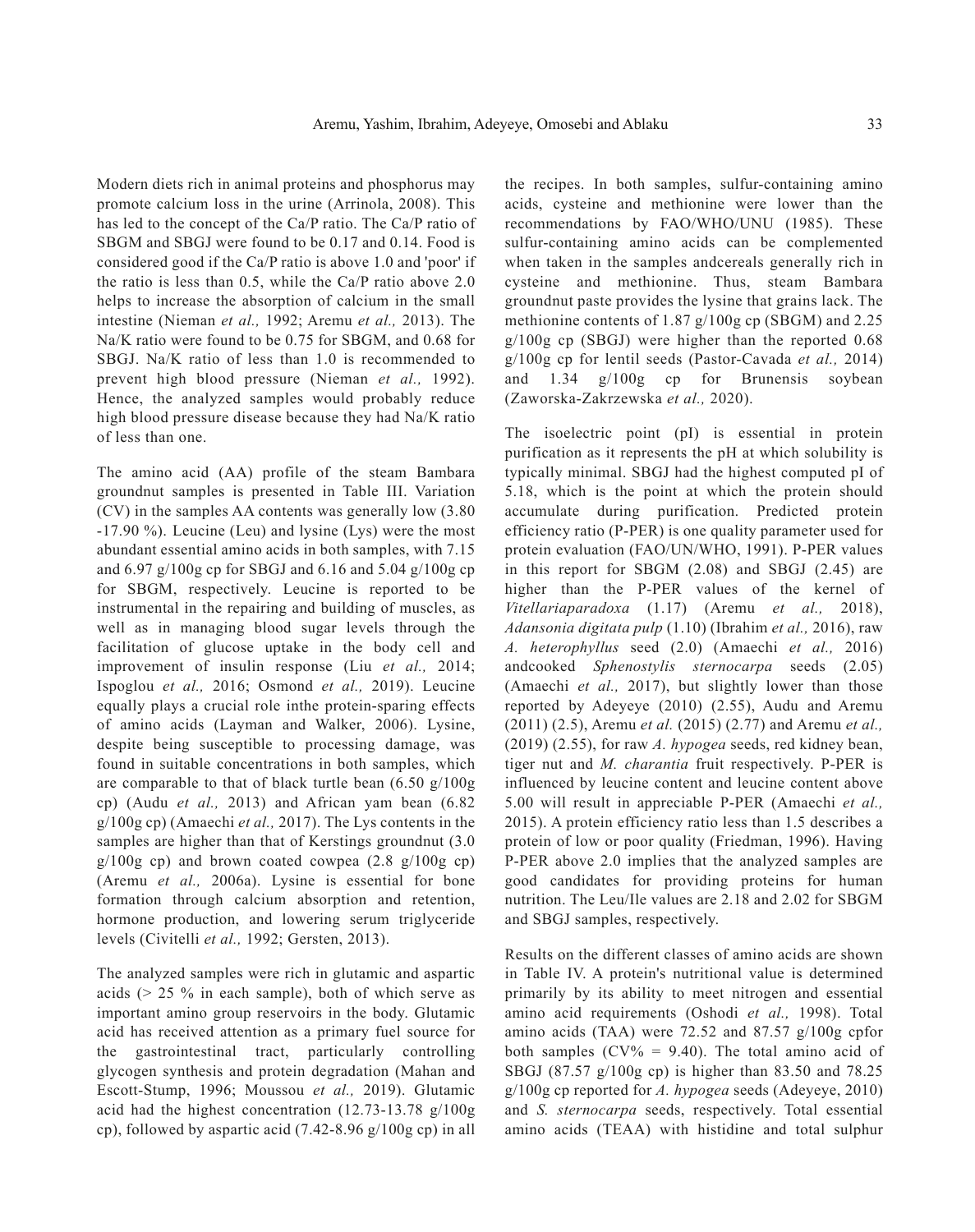| Amino acid description                 | <b>SBGM</b> | <b>SBGJ</b> | Mean  | <b>SD</b> | CV(%) |
|----------------------------------------|-------------|-------------|-------|-----------|-------|
| Total amino acid (TAA)                 | 72.52       | 87.57       | 80.05 | 7.53      | 9.41  |
| Total non-essential amino acid (TNEAA) | 41.41       | 48.09       | 44.75 | 3.34      | 7.46  |
| % TNEAA                                | 57.10       | 54.92       | 56.01 | 1.09      | 1.95  |
| Total essential amino acid (TEAA)      |             |             |       |           |       |
| With histidine                         | 31.11       | 39.48       | 35.30 | 4.19      | 11.87 |
| Without histidine                      | 28.94       | 36.77       | 32.86 | 3.92      | 11.93 |
| % TEAA                                 |             |             |       |           |       |
| With histidine                         | 42.89       | 45.08       | 43.99 | 1.10      | 2.50  |
| Without histidine                      | 39.91       | 41.99       | 40.95 | 1.04      | 2.54  |
| Essential alphatic amino acid (EAAA)   | 15.17       | 18.73       | 16.95 | 1.78      | 10.50 |
| Essential aromatic amino acid (EArAA)  | 8.31        | 10.68       | 9.50  | 1.19      | 12.53 |
| Total neutral amino acid (TNAA)        | 39.99       | 49.13       | 44.56 | 4.57      | 10.26 |
| % TNAA                                 | 55.14       | 56.10       | 55.62 | 0.48      | 0.86  |
| Total acidic amino acid (TAAA)         | 20.15       | 22.74       | 21.45 | 1.30      | 6.06  |
| % TAAA                                 | 27.79       | 25.97       | 26.88 | 0.91      | 3.39  |
| Total basic amino acid (TBAA)          | 12.38       | 15.70       | 14.04 | 1.66      | 11.82 |
| % TBAA                                 | 17.07       | 17.93       | 17.50 | 0.43      | 2.46  |
| Total sulphur amino acid (TSAA)        | 2.59        | 3.10        | 2.85  | 0.26      | 9.12  |
| % cystine in TSAA                      | 27.79       | 27.42       | 27.61 | 0.19      | 0.69  |
|                                        |             |             |       |           |       |

| Table IV. Concentrations of essential, non-essential, acid, neutral, sulfur, aromatic, etc. (g/100g crude protein) of |  |  |
|-----------------------------------------------------------------------------------------------------------------------|--|--|
| steam bambara groundnut paste                                                                                         |  |  |

SBGM = Steam Bambara groundnut paste sold at Makurdi Road Motor Park; SBGJ = Steam Bambara groundnut paste sold at Jos Road Motor Park; SD = Standard Deviation; CV = Coefficient of Variation.

amino acids (TSAA) were (42.89 and 2.59g/100 g cp) for SBGM and (45.08 and 3.10 g/100g cp) for SBGJ. The proportion of essential amino acids to total amino acids was 42. 89% (SBGM) and 45.08% (SBGJ) and the ratio of the percentage of essential amino acids to non-essential amino acids was 0.75 (SBGM) and 0.82 (SBGJ), both of which met the FAO/WHO reference values (40% and 0.6%) (FAO and WHO, 1973). The TEAA (%) for all the samples are The TEAA content in this report is significantly higher than the 39% considered adequate for ideal protein food for infants, 26% for children, and 11% for adults. Not only that the TSAA observed values are lower than the 5.8 g/100g cp recommended for infants FAO/WHO (1990), the % Cys in TSAA was also found to be low  $(27.42 - 27.79%)$  compared to the reported value for *Parkiabiglobossa* seeds (44.4%) and *O.*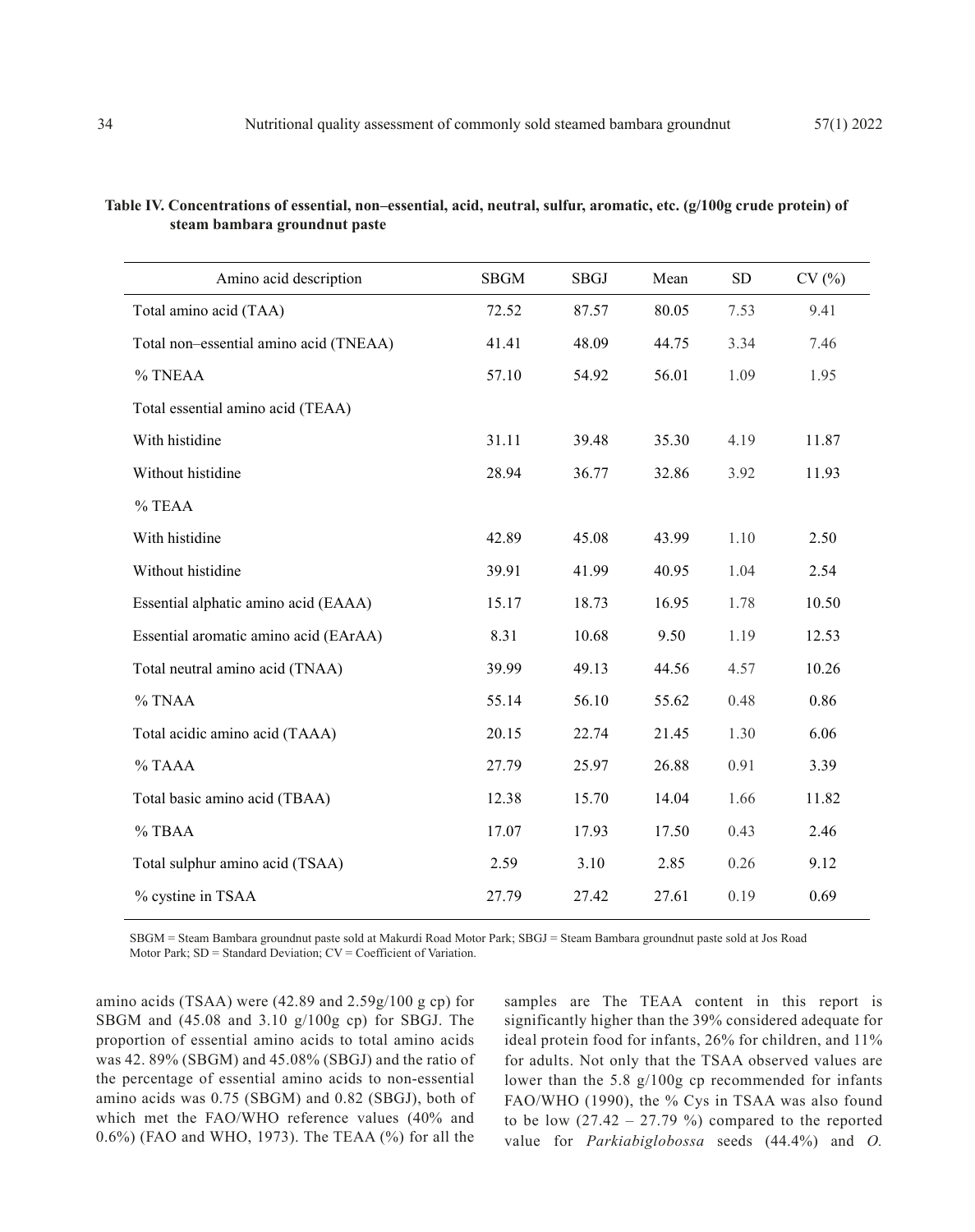| EAA                | PAAESP g/100g<br>protein | <b>SBGM</b> |      | <b>SBGJ</b> |      |
|--------------------|--------------------------|-------------|------|-------------|------|
|                    |                          | EAAC        | AAS  | EAAC        | AAS  |
| <b>Ile</b>         | 4.0                      | 2.82        | 0.71 | 3.54        | 0.89 |
| Leu                | 7.0                      | 6.16        | 0.88 | 7.15        | 1.02 |
| Lys                | 5.5                      | 5.04        | 0.92 | 6.97        | 1.27 |
| $Met + Cys (TSAA)$ | 3.5                      | 2.59        | 0.74 | 3.10        | 0.89 |
| $Phe + Tyr$        | 6.0                      | 5.43        | 0.91 | 7.08        | 1.18 |
| Thr                | 4.0                      | 3.30        | 0.83 | 3.89        | 0.97 |
| Try                | 1.0                      | 0.71        | 0.71 | 0.89        | 0.89 |
| Val                | 5.0                      | 2.89        | 0.58 | 4.51        | 0.83 |
| Total              | 36.0                     | 28.94       | 6.28 | 36.77       | 7.94 |

**Table V. Amino acid scores of steam Bambara groundnut based on FAO/WHO standards**

EAA =Essential Amino Acid; PAAESP = Provisional Amino Acid (Egg) Scoring Pattern; EAAC = Essential Amino Acid Composition; AAS = Amino Acid Score; SBGM = Steam Bambara groundnut paste sold at Makurdi Road Motor Park; SBGJ = Steam Bambara

groundnut paste sold at Jos Road Motor Park

*gratissimum* (46.67%) (Adeyeye, 2006). Table IV also shows the percent of total acid amino acids (TAAA) in all samples, which was greater than the percentage of total basic amino acids (TBAA), indicating that the protein is most likely acidic (Aremu *et al.,* 2011). The essential aromatic amino acid (EArAA) varied from 8.31 g/100g cp in SBGM to 10.68g/100g cp in SBGJ. These values fall within the recommended range for infant protein  $(6.8 - 11.8 \text{ g}/100 \text{g} \text{ cp})$  (Hickling, 2003). Essential aliphatic amino acids (EAAA) for both SBGM and SBGJ were 15.17 and 18.73 g/100g cp, respectively.

The essential amino acid scores (EAAS) based on the provisional amino acid scoring pattern (FAO/UN/WHO) are shown in Table V. Results indicated that the SBGJ sample is superior to the SBGM sample based on the amino acids acid scores. Except for leucine, lysine, and phenylalanine + tyrosine in SBGJ, the essential amino acid contents in the samples were lower than the FAO/WHO (1991) recommended provisional pattern. Thus, a diet of SBGJ will require supplementation for Met, Cys, Val, Ile, Thr, and Try,

while all the essential amino acids must be supplemented for a healthy diet based on SBGM. Val was the first limiting amino acid in both samples in this study, whereas Ile and Try were the second limiting amino acids in SBGM and SBGJ.

#### **Conclusion**

The present study revealed the proximate analysis, minerals content, and amino acid composition of steam Bambara groundnut samples commonly sold in Lafia, Nasarawa State, Nigeria. The Bambara groundnut samples contained nutritionally essential minerals (such as sodium, potassium, and phosphorus) and reasonable quantities of essential amino acids. The recipes were also rich in lysine, which makes them good candidates for complementing cereal-based staple foods that lack lysine. However, dietary formula based on the study samples may require some essential amino acids supplementation such as Val, Ile, and TSAA.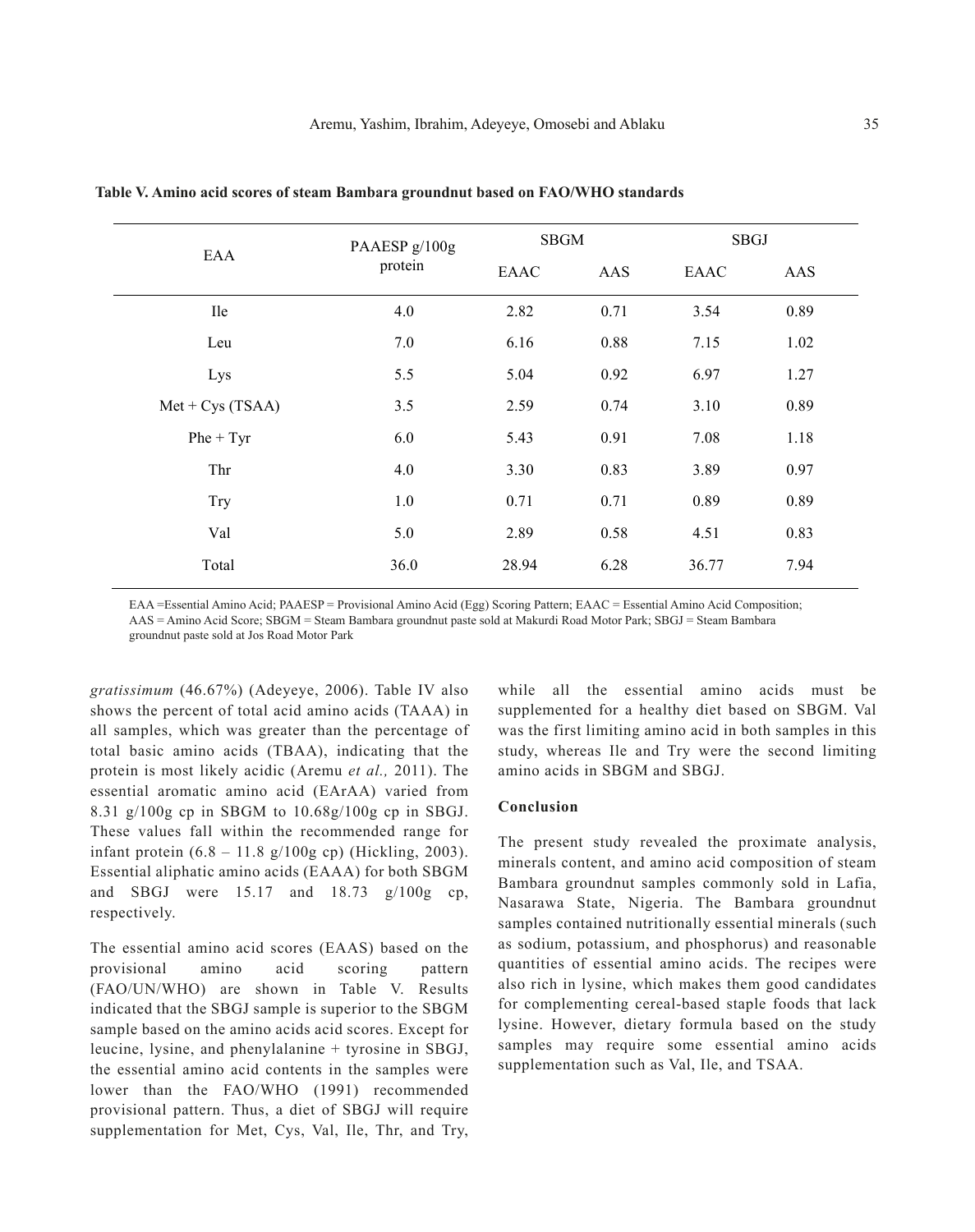#### **References**

- Adebiyi JA, Njobeh PB and Kayitesi E (2019), Assessment of nutritional and phytochemical quality of Dawadawa (an African fermented condiment) produced from Bambara groundnut (*Vigna subterranea*), *Microchem J.* **149:** 104034. DOI: org/10.1016/j. microc. 2019.104034
- Adeyeye EI (2006), Amino acids composition of fermented African locust bean (*Parkia biglobosa*) seeds, *Journal of Applied and Environmental Sciences* **2**(2): 154-158.
- Adeyeye EI, Akinyeye RO, Ogunlade I, Olaofe O and Boluwade JO (2010), Effect of farm and industrial processing on the amino acid profile of cocoa beans, *Food Chemistry Journal* **118:** 337-363. DOI: 10.1016/j.foodchem.2009.04.127
- Ali A (2009), Proximate and mineral composition of the marchubeh (*Asparagus officinalis*), *World Dairy and Food Science* **4**(2): 142-149.
- Alsmeyer RH, Cunningham AE and Happich ML (1974), Equation to predict protein efficiency ratio (PER) from amino acid analysis, *Food Technology* **28:** 34-38.
- Amaechi NC, Njoku B and Adiele AM (2015), Evaluation of the amino acid profile of *Cnidoscolus acontifolius and Ceiba pentandra* leaves grown in south-east Nigeria, *International Journal of Applied Research and Technology* **4**(6): 88-95.
- Amaechi NC, Nwachukwu AN and Ubanwadi C (2016), Amino acid composition and the effect of cooking on nutrient and functional properties of gastropod, *Viviparus intertextus, Journal of Advances in Food Science and Technology* **3**(4): 182-189.
- Amaechi NC, Okorie O and Udeogu E (2017), Amino acid composition, amino acid scores and predicted protein efficiency ratio of raw and cooked African yam bean (*Sphenostylis sternocarpa*), *Journal of Applied Life Sciences International* **13**(2): 1-10.
- AOAC (2007), Official Methods of Analysis, 18th Ed. Association of Official Analytical Chemists, Gaithersburg.
- Aremu MO, Aboshi DS, David A, Agere IJH, Audu SS and Musa BZ (2019), Compositional evaluation of bitter melon (*Momordica charantia*) fruit and fruit pulp of ebony tree (*Diospyros mespiliformis*), *International Journal of Sciences* **8**(01): 80-89. DOI: 10.18483/ijSci.1889
- Aremu MO and Ibrahim H (2014), Mineral content of some plant foods grown in Nigeria: A Review, *Food Science and Quality Management* **29:** 73-89.
- Aremu MO, Ibrahim H, Bamidele TO, Salau RB, Musa BZ and Faleye FJ (2018), Nutrient and anti-nutrient composition of shea (*Vitellaria paradoxa* C. F. Gaertn) kernel and pulp in the Northeast Nigeria, *International Journal of Science* **7**(09): 56-66. DOI: 10.18483/ijSci.1811
- Aremu MO, Namo SB, Salau RB, Agbo CO and Ibrahim H (2013), Smoking methods and their effects on nutritional value of African *catfish (Clarias gariepinus)*, *The Open Nutraceuticals Journal* **6:** 1-8. DOI: 10.2174/1876396020130830003
- Aremu MO, Nweze CC and Alade P (2011). Evaluation of protein and amino acid composition of selected spices grown in the middle belt region of Nigeria, *Pakistan Journal of Nutrition* **10**(10): 991-1995. DOI: 10.3923/pjn.2011.991.995
- Aremu MO, Salau RB. and Suleiman AA (2012), Compositional evaluation of young shoot of deleb palm (*Borassus aethiopum,* MART) and white yam (*Dioscorea rotundata*) flours, *Int. J. Chem. Sci.*  **5**(2): 168- 174.
- Aremu MO, Bamidele TO, Agere H, Ibrahim H and Aremu SO (2015), Proximate composition and amino acid profile of raw and cooked black variety of tiger nut (*Cyperus esculentus* L.) grown in northeast Nigeria, *J. Bio. Agr. Healthcare* **5**(7): 213-221.
- Aremu MO, Ibrahim H and Ekanem BE (2016), Effect of processing on *in-vitro* protein digestibility and anti-nutritional properties of three underutilized legumes grown in Nigeria, *British Biotechnology Journal* **14**(1): 1-10. DOI: 10.9734/ BBJ/ 2016/22581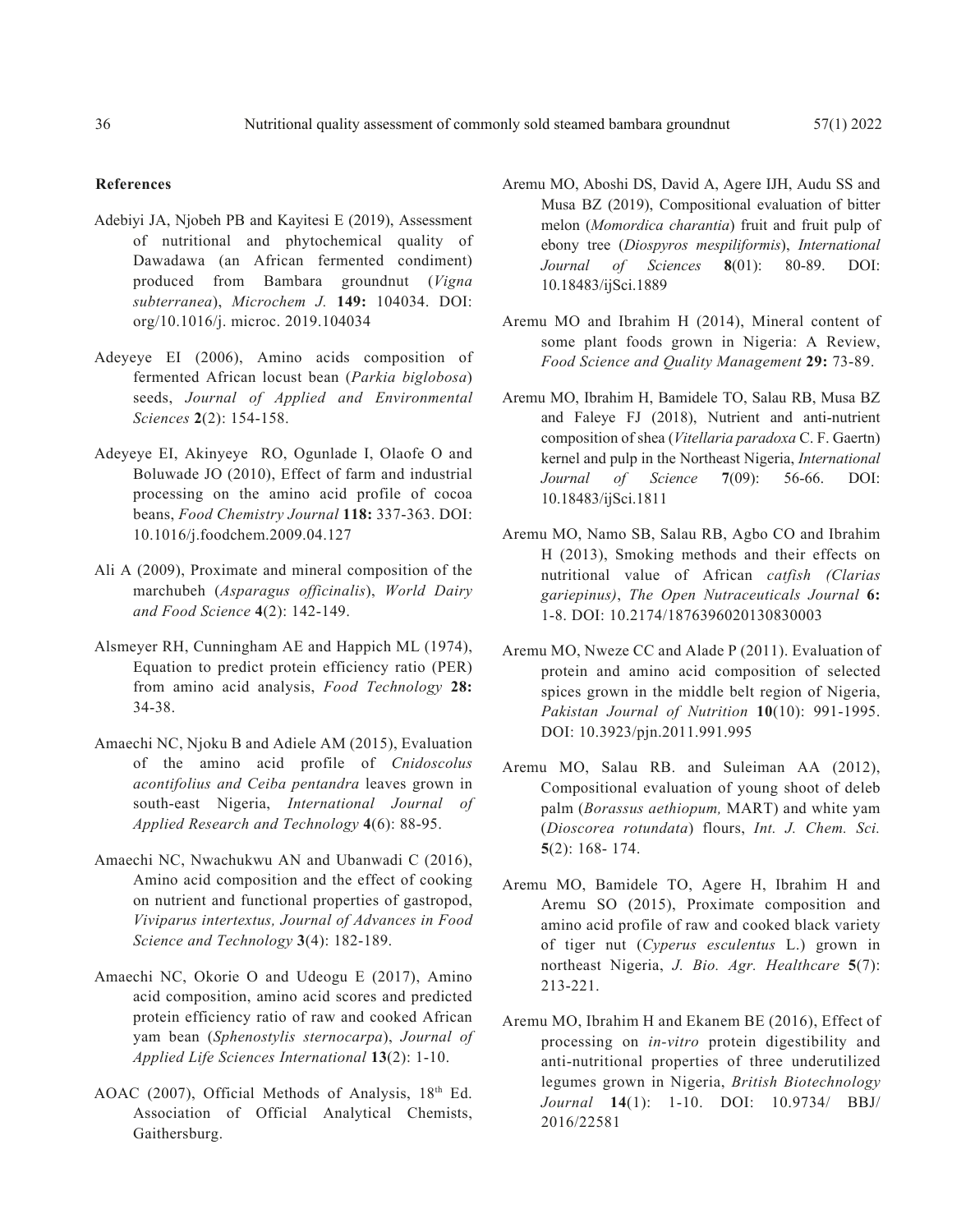- Aremu MO, Olaofe O and Akintayo ET (2006a), A comparative study on the chemical and amino acid composition of some Nigerian under-utilized legume flours. *Pak. J. Nutr.* **5:** 34-38. DOI: 10.3923/pjn.2006.34.38
- Aremu MO, Olaofe O and Akintayo ET (2006b), Mineral and amino acid compostionof two varieties of bambara groundnut (*Vigna subterranean*) and Kersting's groundnut (*Kerstingiella geocarpa*) flour, *Int. J. Chem.* **16:** 57-64.
- Arinola OG (2008), Essential trace elements and metal binding proteins in Nigerian consumers of alcoholic beverages, *Pak. J. Nutr.* **7(6):** 763-765. DOI: 10.3923/pjn.2008.763.765
- Audu SS and Aremu MO (2011), Effects of processing on chemical composition of red kidney bean (*Phaseolus Vulgaries* L*.*) flour. *Pak. J. Nutri.* **10**(11): 1069-1075. DOI: 10.3923/pjn.2011. 1069.1075
- Audu SS, Aremu MO and Lajide L (2013), Effects of processing on physicochemical and antinutritional properties of black turtle bean (*Phaseolus vulgaris L.*) seeds flour, *Oriental Journal of Chemistry* **29**(3): 979-989. DOI: 10.13005/ojc/290318
- Bamshaiye O, Adegbola J and Bamshaiye E (2011), Bambara groundnut: An under-utilized nut in Africa, *Advances in Agricultural Biotechnology* **1:** 60-72.
- Bayero AS, Datti Y, Abdulhadi M, Yahya AT, Salihu I, Lado UA, Nura T and Imrana B (2019), Proximate composition and the mineral contents of Soya beans *(Glycine max)* available in Kano State, Nigeria, *ChemSearch Journal* **10**(2): 62-65.
- Borget M (1992), Food Legumes, Technical Centre for Agricultural and Rural Cooperation, Wageningen, the Netherlands.
- Boye J, Zare F and Pletch A (2010), Pulse proteins: processing, characterization, functional properties and applications in food and feed, *Food Res Int.* **43:** 414-431. DOI: 10.1016/j.foodres.2009.09.003
- Bultosa G, Molapisi M, Tselaesele N, Kobue-Lekalake R, Haki GD, Makhabu S, Sekwati-Monang B, Seifu E and Nthoiwa GP (2020), Plant-based traditional

foods and beverages of Ramotswa Village, Botswana, *J Ethn Foods* **7:** 1-15. DOI: 10.1186/ s42779-019-0041-3

- Civitelli R, Villareal DT, Agnusdei D, Nardi P, Avioli LV and Gennari C (1992), Dietary L-lysine and calcium metabolism in humans, *nutrition* **8**(6): 400-405.
- De-Wit N, Esser D, Siebelink E, Fischer A, Sieg J and Mes J (2019), Extrinsic wheat fibre consumption enhances faecal bulk and stool frequency; a randomized controlled trial, *Food Funct.* **10:** 646-651. DOI: 10.1039/c8fo01649f
- Ene-Obong HN and Carnovale E (1992), A comparison of the proximate, mineral and amino acid composition of some known and lesser known legumes in Nigerian, *Food Chemistry* **43:** 169-175. DOI: 10.1016/0308-8146(92)90169-3
- FAO (1990), Traditional food plants, Food Agric. Organisation of United Nation Nutritional paper **42:** 593.
- FAO/WHO (1991), Protein quality evaluation report of joint FAO/WHO expert consultative FAO, Food and Nutrient.
- FAO/WHO-United Nations University (1985), Energy and Protein Requirements; Report of a Joint FAO/WHO/UNU Expert Consultation, WHO Tech Rep Ser no. 724. Geneva: WHO.
- Feldman A, Ho WK, Massawe F and Mayes S (2019), Bambara groundnut is a climate-resilient crop: How could a drought-tolerant and nutritious legume improve community resilience in the face of climate change? In *Sustainable Solutions for Food Security*; Springer: Cham, Switzerland, pp 151-167. DOI:10.1007/978-3-319-77878-5\_8
- Fleck H (1976), Introduction to Nutrition, 3<sup>rd</sup> Ed., Macmillan New York, pp 207-219.
- Food and Agriculture Organization of the United Nation (FAO)/World Health Organization (WHO) (1973), Energy and protein requirement. WHO, Technical Report Series 522. WHO Geneva, Switzerland.
- Freidman M and Finely JW (1971), Methods of tryptophan analysis, *Journal of Agriculture Food Chemistry* **19:** 626-631. DOI: 10.1021/jf60176a010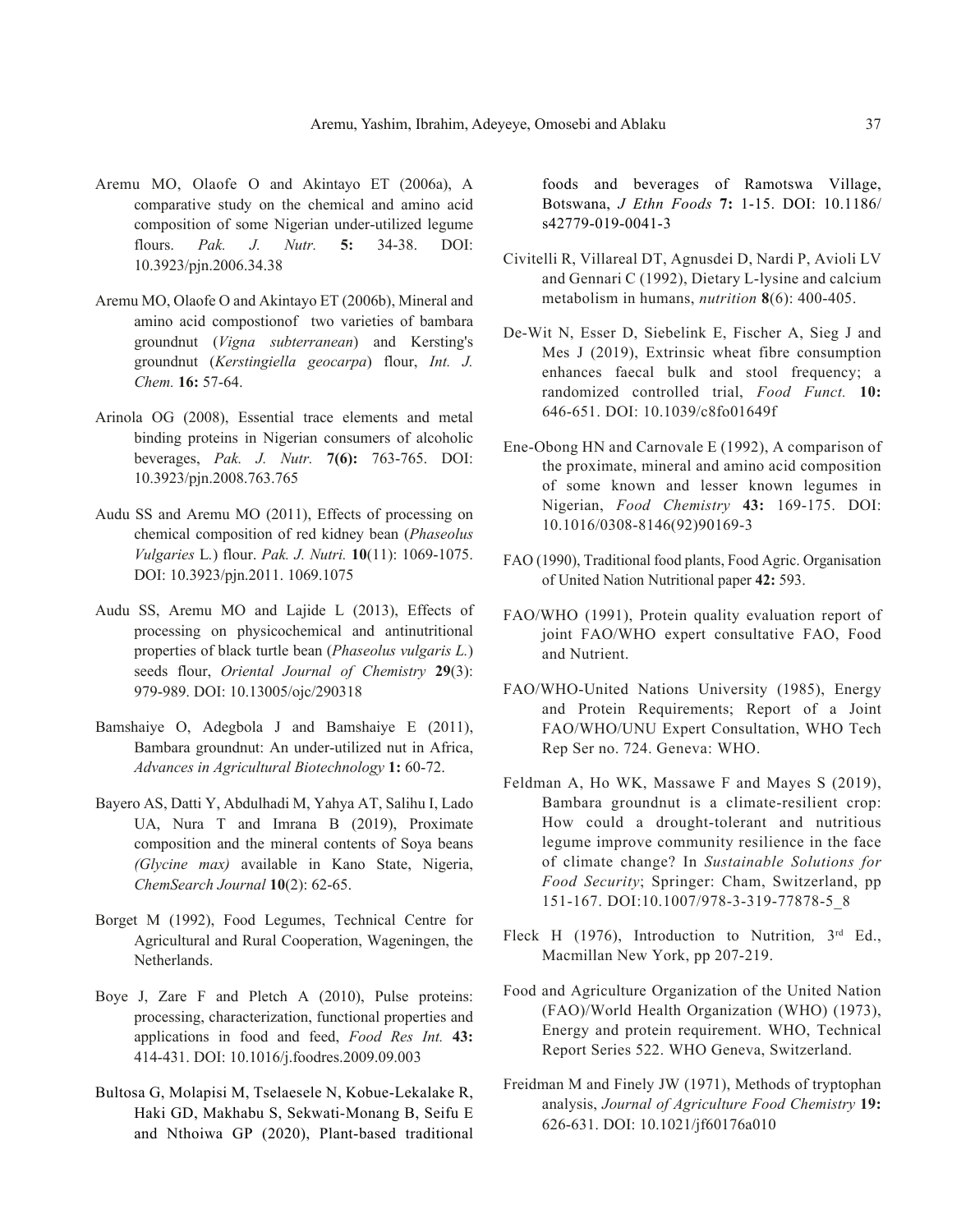- Friedman MC (1996), Nutritional value of protein from different food sources: A review, *Journal of Agriculture and Food Chemistry* **44**(1): 6-29. DOI: 10.1021/jf9400167
- Gersten D (2013), The 20 amino acids: What they are and how they keep you alive and vibrant. The Gersten Institute for Higher Medicine, San Diego, CA, USA.
- Gröber U, Schmidt J and Kisters K (2015), Magnesium in prevention and therapy, *Nutrients* **7:** 8199-8226. DOI: 10.3390/nu7095388
- Halimi RA, Barkla BJ, Mayes S and King GJ (2019), The potential of the underutilized pulse bambara groundnut (*Vigna subterranea* (L.) Verdc.) for nutritional food security, *J Food Compos Anal.*  **77:** 47-59. DOI: 10.1016/j.jfca.2018.12.008
- Hillocks RJ, Bennett C and Mponda OM (2012), Bambara nut: a review of utilisation, market potential and crop improvement, *African Crop Sci J.* **20:**1-16.
- Hossain MA and Becker K (2001), Nutritive value and antinutritional factors in different varieties of Sesbania seeds and their morphological fractions, *Food Chemistry* **73:** 421-431. 10.1016/S0308- 8146(00)00317-4
- Hussin H, Gregory PJ, Julkifle AL, Sethuraman G, Tan XL, Razi F and Azam-Ali SN (2020), Enhancing the nutritional profile of noodles with Bambara groundnut (*Vigna subterranea*) and moringa (*Moringa oleifera*): A food system approach, *Front Sustain Food Syst.* **4:** 1-11. DOI: 10.3389/fsufs.2020.00059
- Ibrahim H, Aremu MO, Onwuka JC, Atolaiye BO and Muhammad J (2016), Amino acid composition of pulp and seed of baobab (*Adansonia digitata L.*). *FUW Trends in Science and Technology Journal* **1**(1): 74-79.
- Iqbal A, Khalil IA, Ateeq N and Khan MS (2006), Nutritional quality of important food legumes, *Food Chemistry* **97:** 331-335. DOI: 10.1016/j. foodchem.2005.05.011
- Ispoglou T, White H, Preston T, McElhone S, McKenna J and Hind K (2016), Double-blind,

placebo-controlled pilot trial of L-Leucineenriched amino-acid mixtures on body composition and physical performance in men and women aged 65-75 years, *European Journal of Clinical Nutrition* **70:** 182-188. DOI: 10.1038/ejcn.2015.91

- James CS (1996), Analytical Chemists of Foods. New York NY, Chapman and Hall.
- James S, Nwabueze TU, Onwuka GI, Ndife J and Usman MA (2020), Chemical and nutritional composition of some selected lesser known legumes indigenous to Nigeria, *Heliyon* **6**(11): e05497 (1-8). DOI: 10.1016/j.heliyon.2020.e05497
- Khan MMH, Rafii MY, Ramlee SI, Jusoh M and Al-Mamun M (2021), Bambara groundnut (*Vigna subterranea* L. Verdc): A crop for the new millennium, its genetic diversity, and improvements to mitigate future food and nutritional challenges, *Sustainability,* **13:** 5530 (1-27). DOI: 10.3390/su13105530
- Kilgore OFG (1987), Mastering Nutrients. Macmillan Education Ltd. London, UK, pp 95 - 96.
- Layman DK and Walker DA (2006), Potential Importance of Leucine in Treatment of Obesity and the Metabolic Syndrome, *The Journal of Nutrition* **136**(1): 319S-323S. DOI: 10.1093/jn/136.1.319S
- Liu H, Li X, Wang X, Ma Y, Hao L, Yao P, Liu L, Wang D and Yang X (2014), Leucine facilitates the insulin-stimulated glucose uptake and insulin signaling in skeletal muscle cells: involving mTORC1 and mTORC2, *Amino Acids* **46:**  1971-1979. DOI: 10.1007/s00726-014-1752-9
- Mahan LK and Escott-Stump S (1996), Proteins. In Mahan, L. K. and Escott-Stump, S. (Eds). Krause's Food, Nutrition and Diet Therapy. (W.B. Saunders Co., Philadelphia, PA) pp 97-109.
- Margier M, Georgé S, Hafnaoui N, Remond D, Nowicki M, Chaffaut LD, Amiot MJ and Reboul E (2018), Nutritional composition and bioactive content of legumes: Characterization of pulses frequently consumed in France and effect of the cooking method, *Nutrients* **10(**1668): 1-12. DOI: 10.3390/ nu10111668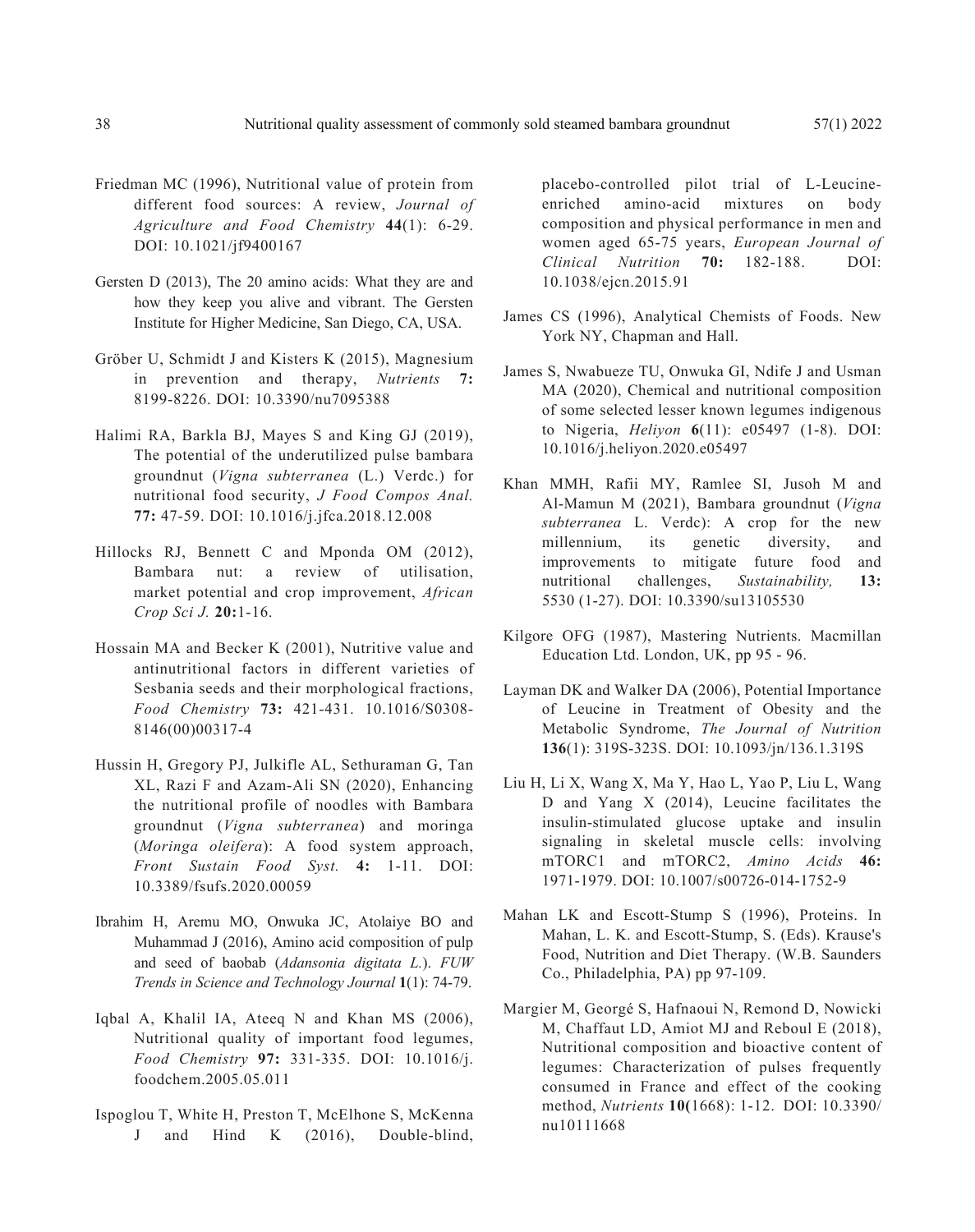- Mayes S, Ho WK, Chai HH, Gao X, Kundy AC, Mateva KI, Zahrulakmal M, Mohd-Hahiree MKI, Kendabie P, Licea LCS, Massawe F, Mabhaudhi T, Modi AT, Berchie JN, Amoah S, Faloye B, Abberton M, Olaniyi O and Azam-Ali SN (2019), Bambara groundnut: an exemplar underutilised legume for resilience under climate change, *Planta* **250:** 803-820. DOI: 10.1007/s00425- 019-03191-6
- Mbosso C, Boulay B, Padulosi S, Meldrum G, Mohamadou Y, Niang AB, Coulibaly H, Koreissi Y and Sidibe A (2020), Fonio and bambara groundnut value chains in mali: issues, needs, and opportunities for their sustainable promotion, *Sustain.* **12:** 47-66. DOI: 10.3390/su12114766
- Mosisa MT and Tura DC (2017), Effect of processing on proximate and mineral composition of Hepho, a black climbing bean (*Lablab purpureus* L.) flour, *Journal of Food and Nutrition Sciences* **5**(1): 16-22. DOI: 10.11648/j.jfns.20170501.13
- Moussou N, Ouazib M, Wanasundara J, Zaidi F and Rubio LA (2019), Nutrients and non-nutrients composition and *in vitro* starch digestibility of five Algerian legume seed flours, *International Food Research Journal* **26**(4): 1339-1349.
- Mubaiwa J, Fogliano V, Chidewe C and Linnemann AR (2018), Bambara groundnut (Vigna subterranea (L.) Verdc.) flour: a functional ingredient to favour the use of an unexploited sustainable protein source, *PLoS ONE.* **13:** e0205776. DOI: 10.1371/ journal.pone.0205776
- Mubarak AE (2005), Nutritional composition and antinutritional factors of mung bean seeds (*Phaseolus aureus*) as affected by some home traditional processes, *Food Chem.* **89:** 489-495. DOI: 10.1016/j.foodchem.2004.01.007
- Mugendi JB, Njagi MNE, Kuria NE, Mwasaru MA, Mureifhi JG and Apostolides Z (2010), Effect of processing technique on Mucuna bean, *Afr. J. Food Sci*. **4:** 156-166.
- Murevanhema YY and Jideani VA (2013), Potential of bambara groundnut (Vigna subterranea (L.) Verdc) milk as a probiotic beverage-a review, *Crit Rev*

*Food SciNutr.* **53:** 954-967. DOI: 10.1080/ 10408398.2011.574803

- Ndidi US, Ndidi CU, Aimola IA, Bassa OY, Mankilik M and Adamu Z (2014), Effects of processing (boiling and roasting) on the nutritional and antinutritional properties of Bambara groundnut (*Vignasubterranea* [L.] Verdc.) from Southern Kaduna, Nigeria, *J Food Process.* **2014:** 1-9. DOI: 10.1155/2014/472129
- Nieman DC, Butter-Worth DE and Nieman CN (1992), Nutrition's. W.M.C. Brown Publisher Dubugue pp 9-54.
- NRC (National Research Council) (1989), Recommended Dietary Allowance, 10th Ed., National Academy press, Washinghton DC, USA.
- Olaofe O and Akintayo ET (2000). Prediction of isoelectric points of legume and oil seed proteins from amino acid composition, *J. Technoscience* **4:** 49-53.
- Oshodi AA, Esuoso KO and Akintayo ET (1998), Proximate and amino acid composition of some under-utilized Nigerian legumes flour and protein concentrates, Riv. *Ital. Sostanze Grasse* **75:** 409-412.
- Osmond AD, Directo DJ, Elam ML, Juache G, Kreipke VC, Saralegui DE, Wildman R, Wong M and Jo E (2019), The effects of leucine-enriched branched-chain amino acid supplementation on recovery after high-intensity resistance exercise, *Int J Sports Physiol Perform* **14**(8): 1081-1088. DOI: 10.1123/ijspp.2018-0579
- Oyeyinka AT, Pillay K and Siwela M (2019), In vitro digestibility, amino acid profile and antioxidant activity of cooked Bambara groundnut grain, *Food Biosci.* **31:** 100428. DOI: 10.1016/j. fbio. 2019.100428
- Pastor-Cavada E, Juan R, Pastor JE, Alaiz M and Vioque J (2014), Protein and amino acid composition of select wild legume species of tribe Fabeae, *Food Chemistry* **163:** 97-102. DOI: 10.1016/j.foodchem. 2014.04.078